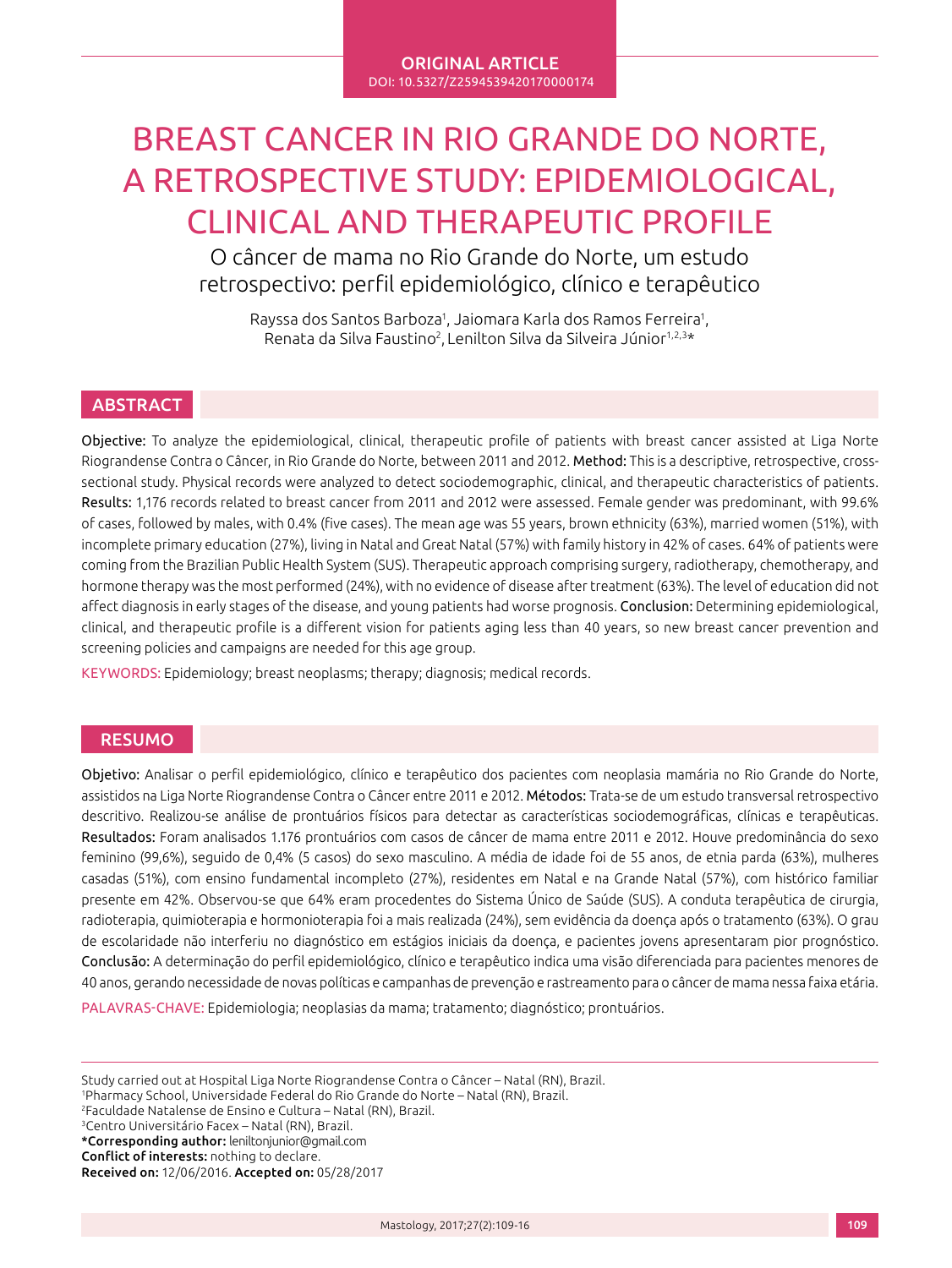### **INTRODUCTION**

Cancer is a major public health problem in developed and developing countries which accounts for more than 6 million deaths per year and about 12% of all causes of death worldwide<sup>1</sup>. Breast cancer is the second most common type of cancer in the world, Brazil included, the most common among women — following skin cancer —, and the leading cause of death by cancer<sup>2-4</sup>. The distribution of new cases and deaths related to neoplasm have wide regional differences, with higher rates of incidence and mortality in the South and Southeast regions and lower rates in the North and Northeast regions5 . Lower level of industrialization in the North and Northeast regions as compared to the South and Southeast regions explain that<sup>6</sup>. .

Breast neoplasms affect mainly women in perimenopause<sup>7</sup>. The main risk factors are related to hormonal and reproductive features, age, gender, and family history. They are not common in young women, constituting 5 to 7% of all cases<sup>8</sup>. Among women who develop the disease before the age of 50, the prognosis is worse, since diagnosis is usually made when the patient is symptomatic and, therefore, has already progressed to a more advanced stage<sup>3,8</sup>. Early diagnosis is related to awareness of the population and health professionals for the signs and symptoms of cancer, thus leading symptomatic people to consultation in health services. Screening means subjecting symptom-free individuals to screening tests to detect cancer or precursor lesions of cancer and to organize referrals for diagnosis confirmation and treatment<sup>5</sup>. .

The main strategies for controlling this type of cancer are: primary prevention, with identification and correction of avoidable risk factors; secondary prevention, with early detection and treatment; and tertiary prevention, with rehabilitation and palliative care. Secondary prevention strategies are the only ones able to reduce mortality rates and, for this reason, have been given greater attention at national health services<sup>9</sup>. The level of knowledge of patients increases proportionally to their educational level. Breast self-examination is very important for early diagnosis, which highlights the need for informative and educational projects that respect users' limitations as to schooling $6$ . .

The guarantee of access to diagnosis method of mammography as a preventive measure for breast cancer to all women from the age of 40 on is given by Federal Law 11,664/2008. It is the method of choice for screening this condition, since it allows early detection of lesions smaller than or equal to one centimeter, which represents a better therapeutic response and healing capacity<sup>10,11</sup>. Ultrasound has great application in differentiation between cystic and solid tumors. This test brings better results when performed on dense breasts with exuberant glandular tissue, such as the breasts of young women under 35 years of age<sup>12</sup>. Tumor markers are another important test that consists of several substances such as proteins, carbohydrates, lipids, glycoproteins, tumor-specific or associated enzymes when secreted in high concentrations. These markers have contributed greatly with breast cancer predictive diagnosis and prognosis evaluation $13$ .

Currently, the therapy for breast neoplasm is performed by a multidisciplinary team, aiming at an integral treatment of the patient. Conducts to be instituted are combinations of conservative or radical surgeries, radiotherapy, chemotherapy or hormone therapy. Thus, the costs of this approach are subordinated to the disease staging upon diagnosis, that is, the more advanced the stage, the more expensive and difficult the treatment $14$ .

The objective of this study was to describe the epidemiological and clinical features of breast neoplasm in Rio Grande do Norte starting from the analysis of data record from the archive of Liga Norte Riograndense Contra o Câncer in 2011 and 2012.

## **METHODS**

This is a cross-sectional, retrospective, descriptive, hospitalbased study. The target population was composed of patients diagnosed with breast cancer, whose data were available in the archive of Liga Norte Riograndense Contra o Câncer. Physical records were analyzed to detect sociodemographic features: gender, age, ethnicity (white, black, yellow, brown), schooling, origin (Natal, Grande Natal — Extremoz, Parnamirim, São Gonçalo do Amarante and Macaíba — and countryside), marital status (single, married, widowed, divorced/separated), family history of breast cancer, alcoholism, smoking, origin of referral. Description of clinical and pathological characteristics was based on previous diagnosis and treatment (without diagnosis and without treatment, with diagnosis and without treatment, with diagnosis and with treatment, and other variations); most important basis for diagnosis, most relevant exams (clinical examination, imaging, exploratory surgery, pathological anatomy, and tumor markers); histology (infiltrating ductal carcinoma, infiltrating lobular carcinoma, mucoid carcinoma, ductal carcinoma in situ, and others); laterality (right, left and bilateral); presence of more than one tumor (yes or no); distant metastases and their locations; clinical stage (0, IIA, IIB, IIIA, IIIB, IIIC, IV); types of treatments received (surgery, chemotherapy, radiotherapy, hormone therapy, bone marrow transplantation, immunotherapy, iodine therapy, and others); correlation with educational level and clinical staging, in order to verify the degree of influence of school level in early or late diagnosis; and total number of deaths and identification of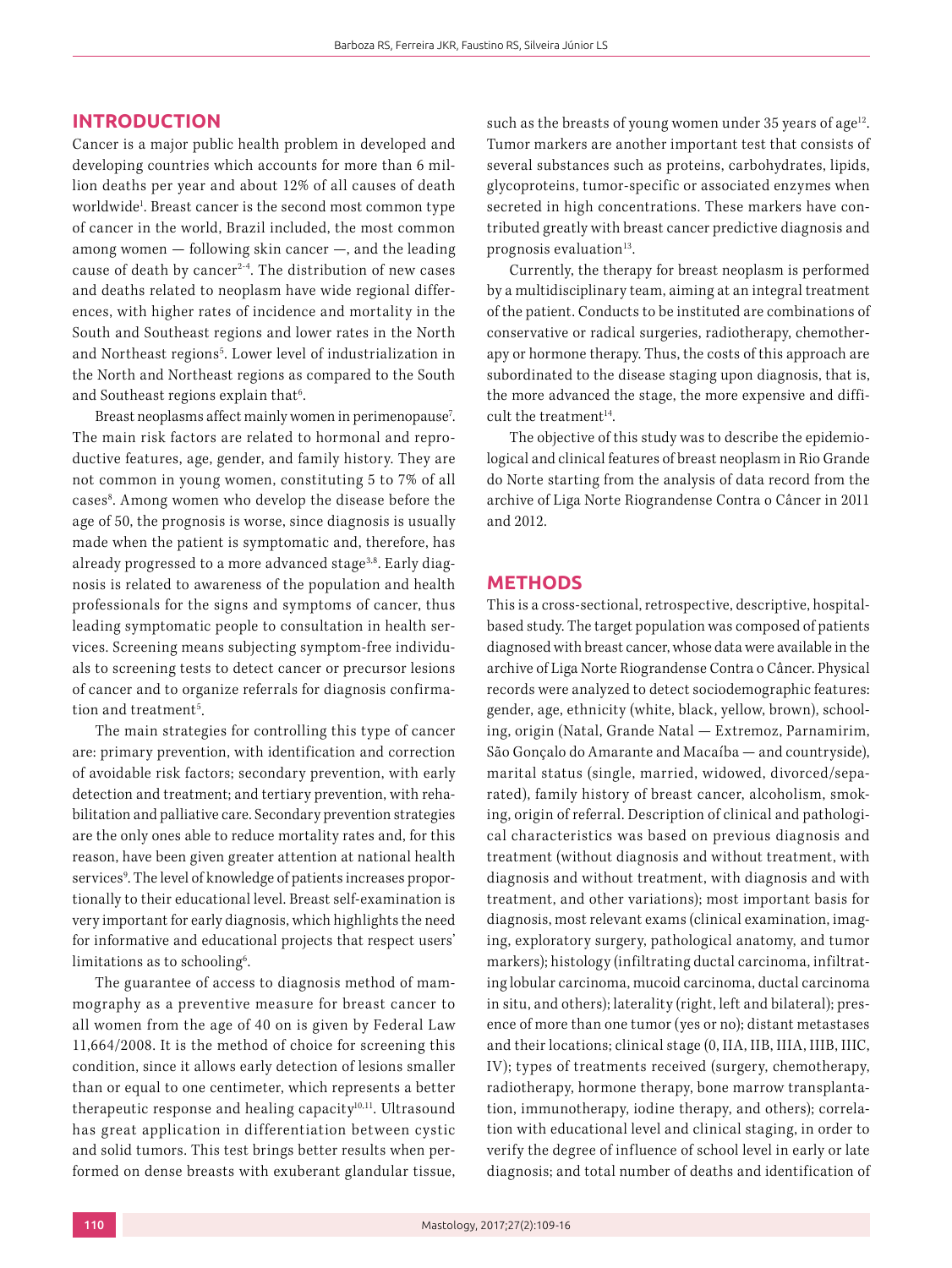clinical staging upon obit in patients younger than 50 years, to verify the prognosis in young women.

Initially, 1,176 medical records were selected. The inclusion criteria were patients diagnosed with breast cancer and assisted at participating hospital units, in the mastology service of Liga Norte Riograndense Contra o Câncer, from 2011 to 2012. The analysis of medical records consisted of reading to collect sociodemographic and clinical data between January and April 2016. After that, the variables collected were accounted for in Microsoft Excel. Then, tables and graphs were generated to represent the information.

This study is in compliance with the current principles of the National Health Council (CNS/MS) Resolution 466/12, which addresses research involving human beings, and was approved by the Ethics Committee of Hospital Liga Norte Riograndense Contra o Câncer (CEP/LIGA), protocol 1,184,381.

# **RESULTS**

In total, 1,176 medical records of patients with breast cancer diagnosed between 2011 and 2012 in the mastology service of the Liga Norte Riograndense Contra o Câncer were analyzed, with 569 cases in 2011 and 607 cases in 2012. Predominance of the female gender (99.6%) was found, but 0.4% (5 cases) in males was accounted for. Mean age was 55 years, and the prevalent age range was 41 to 59 years. The most prevailing race/ethnic group was brown (63%), and 40% (464 patients) were patients under 50 years of age with advanced staging (IIIA, IIIB, IIIC or IV, VAT). In 40% of these cases, elementary schooling was incomplete (27%), and 57% were residents of Natal and Grande Natal, being 51% married women. Family history was present in 42% of individuals. As to alcohol consumption and smoking, 52% of patients did not consume alcohol, and 43% were not smokers. Also, 64% of cases were referrals from SUS, with diagnosis and treatment being mostly funded by SUS (53 and 71%, respectively), as shown in Table 1.

As to previous diagnosis and treatment, most patients arrived at the hospital without diagnosis or previous treatment (68%). Considering the laterality of the tumor, there was prevalence of left breast (52%). In addition to the data already shown in Table 1, the occurrence of more than one tumor and metastasis was not prevalent, and the most prevalent site of metastasis was bone (48%). Cancer was predominantly diagnosed in clinical stage I and IIA (18% each). Among the most important bases for the diagnosis — such as clinical research, imaging, cytology, tumor markers, metastasis histology, and histology of primary tumor —,100% of the cases had diagnosis confirmed by histology of primary tumor. Clinical examination, imaging, and

| <b>Table 1.</b> Sociodemographic features of patients with breast cancer |  |  |
|--------------------------------------------------------------------------|--|--|
| assisted at Liga Norte Riograndense Contra o Câncer in 2011 and 2012.    |  |  |

| Variables                                       | N     | %       |
|-------------------------------------------------|-------|---------|
| Age (years)                                     |       |         |
| >40                                             | 138   | 12      |
| $<$ 40 e >60                                    | 625   | 53      |
| >60                                             | 413   | 35      |
| Gender                                          |       |         |
| Female                                          | 1,172 | 99.6    |
| Male                                            | 5     | 0.4     |
| Ethnicity/Skin color                            |       |         |
| White                                           | 333   | 28.00   |
| Black                                           | 90    | 8.00    |
| Yellow                                          | 1     | 0.08    |
| Brown                                           | 735   | 63      |
| Educational level                               |       |         |
| None                                            | 107   | 9.0     |
| Incomplete elementary                           | 313   | 27.0    |
| Complete elementary                             | 160   | 14.0    |
| High school                                     | 281   | 24.0    |
| Incomplete higher education                     | 3     | 0.3     |
| Complete higher education                       | 205   | 17.0    |
| Marital status                                  |       |         |
| Married                                         | 620   | 51      |
| Single                                          | 305   | 30      |
| Widowed                                         | 166   | 14      |
|                                                 |       | 7       |
| Separated                                       | 84    |         |
| Origin<br>Natal and Grande Natal                |       |         |
|                                                 | 673   | 57      |
| Rio Grande do Norte countryside<br>Other States | 490   | 42<br>1 |
|                                                 | 13    |         |
| Family history of cancer                        |       |         |
| Yes                                             | 495   | 42      |
| No                                              | 294   | 25      |
| Alcohol consumption                             |       |         |
| Yes                                             | 102   | 9       |
| No                                              | 606   | 52      |
| Formerly                                        | 35    | 3       |
| Smoking habit                                   |       |         |
| Yes                                             | 117   | 10      |
| No                                              | 505   | 43      |
| Formerly                                        | 198   | 17      |
| Referred from                                   |       |         |
| SUS                                             | 757   | 64      |
| Others                                          | 419   | 36      |
| Diagnosis funded by                             |       |         |
| SUS                                             | 619   | 53      |
| Health insurance                                | 208   | 18      |
| Privately                                       | 66    | 6       |
| Treatment funded by                             |       |         |
| SUS                                             | 839   | 71.0    |
| Health insurance                                | 272   | 23.0    |
| Privately                                       | 9     | 0.8     |

SUS: Brazilian Public Health System; \*Differences in values result from lack of information.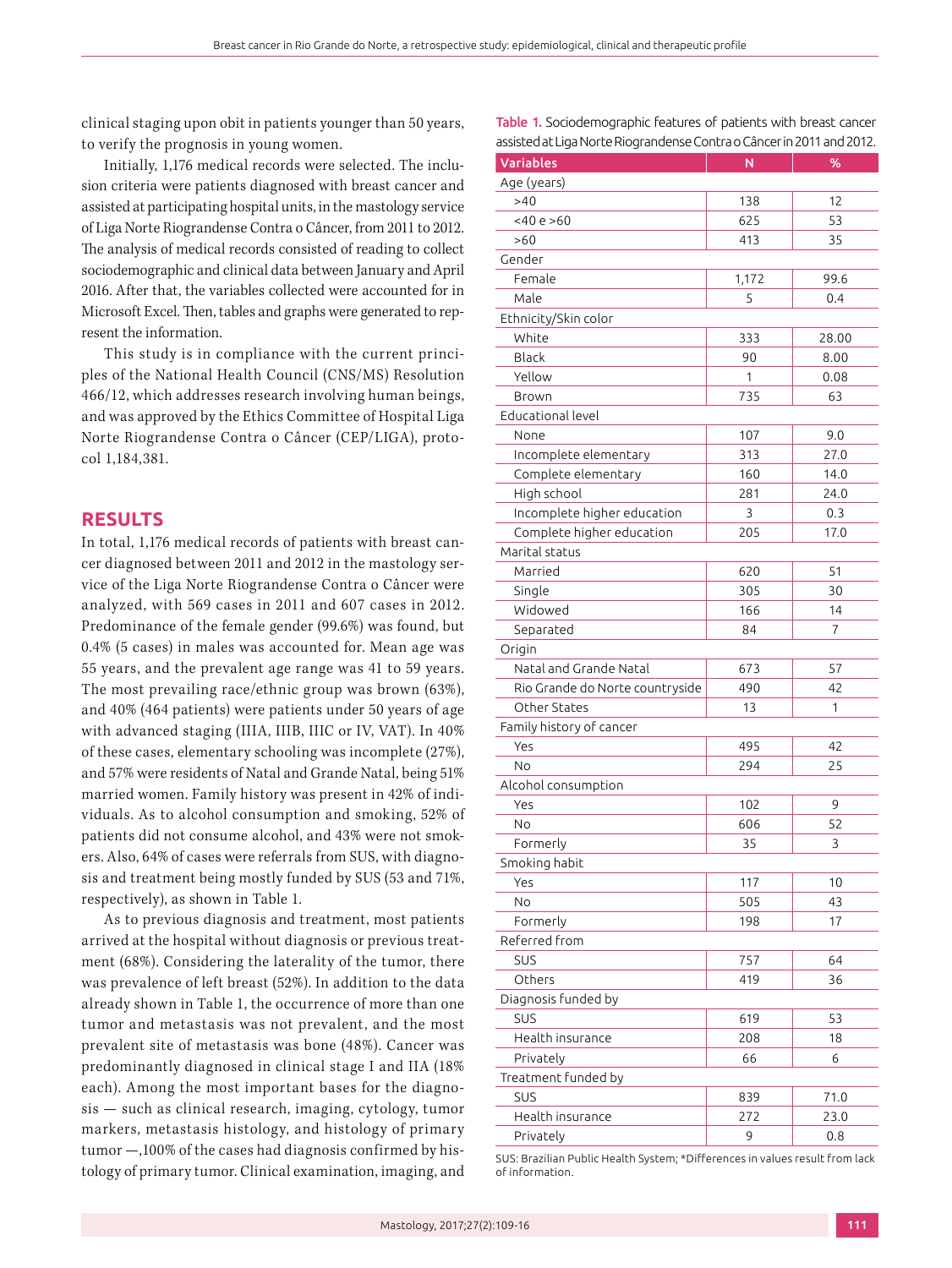exploratory surgery were the most relevant examinations in 100% of cases. Between 2011 and 2012, 160 deaths occurred, 38% (60) of cases in women younger than 50 years. In 88% of cases, the disease stages were III and IV. Mean age of death occurrences was 38 years, the lowest being 17 years, as shown in Table 2.

The histological types of tumors found are described in Table 3, the most frequent being infiltrating ductal carcinoma (81%).

As for types of treatment, the therapeutic approach comprising surgery, radiotherapy, chemotherapy, and hormone therapy was the most common (24%). After the first treatment, 63% of the patients did not show evidence of the disease. When the option was not to perform the treatment, the reasons were advanced staging (1%) and other reasons not clarified (3%), according to Table 4.

Correlation between educational level and clinical staging was also assessed and the results are shown in Figure 1.

## **DISCUSSION**

The present study showed majority of female patients (99.6%), without losing sight of the five cases in male patients (0.4%). According to Nogueira et al.<sup>15</sup>, male breast cancer is uncommon, accounting for about 1% of all breast neoplasms, which corresponds to less than 1% of neoplasms occurring in men, therefore being responsible for less than 0.1% of deaths among them. These data corroborate the results of several studies in the literature<sup>6,15-17</sup>. Mean age was 55 years, with a prevalent age range from 41 to 59 years (51%). Of the total, 40% were females aged less than 50 years with worse prognosis. This finding is in line with data reported by the National Cancer Institute (INCA) and scientific literature, both having reported rare incidence and worse prognosis in <35-year-old females, becoming progressive in women up to 50 year old<sup>6,15-18</sup>. Patients were predominantly married (51%). The literature<sup>6</sup> does not describe this data as a risk factor, but it is worth mentioning for a complete social profile assessment.

As to race/ethnicity, brown skin color was predominant (63%), which corroborates findings by Pinheiro et al.<sup>16</sup>, according to which black and brown races are related to higher incidence of breast cancer compared to white-skin people. However, the proportion of cases in white people (28%) was higher than that in black people (8%), making the literature controversial at this point. It is worth noting that the Brazilian population is quite mixed, which makes this variable a limiting factor for the study. The most relevant educational level was incomplete elementary school (27%). The literature<sup>16</sup> describes that the lower the educational level, the lower the chances of diagnosis in early stages, which limits Table 2. Clinical features of breast cancer cases assisted at Liga Norte Riograndense Contra o Câncer in 2011 and 2012.

| <b>Variables</b>                                                  | N              | %     |
|-------------------------------------------------------------------|----------------|-------|
| Previous diagnosis and treatment                                  |                |       |
| No previous diagnosis or treatment                                | 798            | 68    |
| Previous diagnosis without treatment                              | 135            | 11    |
| Previous diagnosis and treatment                                  | 243            | 21    |
| Laterality                                                        |                |       |
| Left                                                              | 612            | 52    |
| Right                                                             | 545            | 46    |
| More than one tumor                                               |                |       |
| Yes                                                               | 30             | 3     |
| No                                                                | 1,146          | 97    |
| Distant metastasis                                                |                |       |
| Yes                                                               | 115            | 10    |
| No                                                                | 1,061          | 90    |
| Metastasis location                                               |                |       |
| Liver                                                             | 17             | 11.0  |
| Bone                                                              | 75             | 48.0  |
| Lung                                                              | 32             | 20.0  |
| Colorectal                                                        | 1              | 0.6   |
| Brain                                                             | 31             | 20.0  |
| Pleura                                                            | 1              | 0.6   |
| Clinical staging                                                  |                |       |
| 0                                                                 | 63             | 5.00  |
| L                                                                 | 206            | 18.00 |
| IA                                                                | 1              | 0.08  |
| Ш                                                                 | $\overline{c}$ | 0.20  |
| <b>IIA</b>                                                        | 215            | 18.00 |
| <b>IIB</b>                                                        | 163            | 14.00 |
| <b>IIIA</b>                                                       | 177            | 15.00 |
| <b>IIIB</b>                                                       | 122            | 10.00 |
| IIIC                                                              | 38             | 3.00  |
| IV                                                                | 88             | 8.00  |
| <b>IVA</b>                                                        | 1              | 0.08  |
| Deaths                                                            |                |       |
| Breast cancer                                                     | 158            | 99.0  |
| Myocardial infarction                                             | 1              | 0.5   |
| Others                                                            | 1              | 0.5   |
| Disease staging upon death of patients aged less<br>than 50 years | 60 deaths      |       |
| Ш                                                                 | 7              | 12    |
| Ш                                                                 | 31             | 52    |
| IV                                                                | 22             | 36    |

\*Differences in values result from lack of information.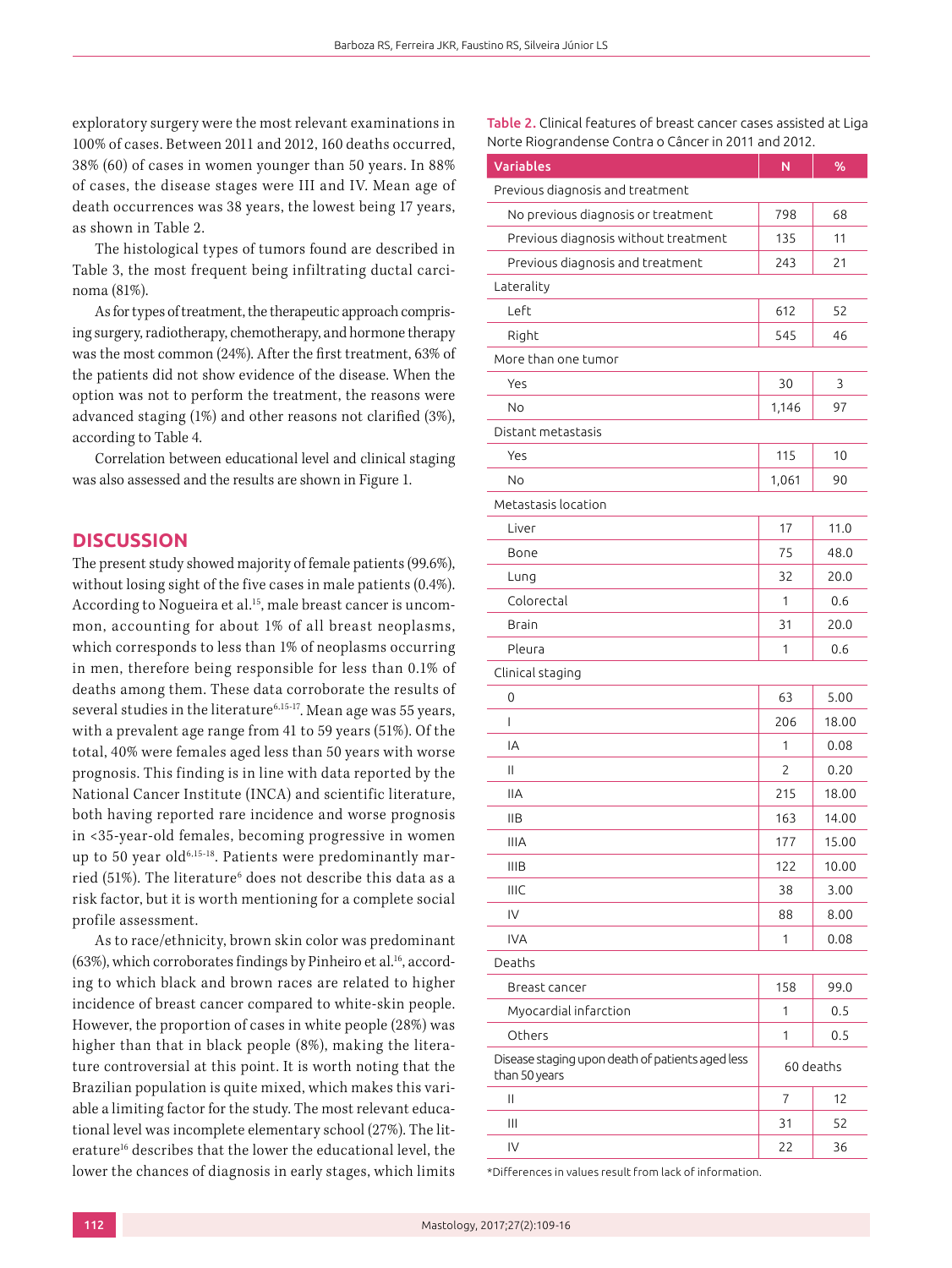Table 3. Histology of breast cancer patients assisted at Liga Norte Riograndense Contra o Câncer in 2011 and 2012.

| <b>Histological type</b>                            | N              | %     |
|-----------------------------------------------------|----------------|-------|
| Infiltrating ductal carcinoma                       | 955            | 81.00 |
| Leiomyosarcoma                                      | 1              | 0.08  |
| Infiltrating lobular and ductal carcinoma           | $\overline{c}$ | 0.20  |
| Apocrine adenocarcinoma                             | 23             | 2.00  |
| Papillary cystadenocarcinoma                        | 5              | 0.40  |
| Infiltrating lobular carcinoma                      | 35             | 3.00  |
| Mucinous carcinoma                                  | 24             | 2.00  |
| Ductal carcinoma in situ                            | 92             | 8.00  |
| Small-cell carcinoma                                | $\overline{2}$ | 0.20  |
| Unclassified malignant tumor                        | 3              | 0.30  |
| Mixed infiltrating ductal carcinoma                 | 3              | 0.30  |
| Infiltrating papillary adenocarcinoma               | $\overline{7}$ | 0.60  |
| Neuroendocrine carcinoma                            | 1              | 0.08  |
| Metaplastic carcinoma                               | 5              | 0.40  |
| Diffuse large-cell lymphoma                         | $\overline{c}$ | 0.20  |
| Apocrine metaplastic adenocarcinoma                 | 1              | 0.08  |
| Fibroadenoma-originated tumor                       | 1              | 0.08  |
| Malignant epithelial carcinoma<br>of unknown origin | 4              | 0.30  |
| Mammary Paget's disease                             | $\overline{c}$ | 0.20  |
| Undifferentiated carcinoma                          | 1              | 0.08  |
| Microinvasive squamous-cell carcinoma               | 1              | 0.08  |
| Papillary carcinoma                                 | 1              | 0.08  |
| Medullary carcinoma                                 | 1              | 0.08  |
| Lobular carcinoma <i>in situ</i>                    | 3              | 0.30  |
| Hodgkin's lymphoma                                  | 1              | 0.08  |
| Tubular adenocarcinoma                              | 1              | 0.08  |

Table 4. Types of treatment received by patients with breast cancer assisted at Liga Norte Riograndense Contra o Câncer in 2011 and 2012.

| Variable                                                      | N   | %     |
|---------------------------------------------------------------|-----|-------|
| Type of treatment                                             |     |       |
| Radiotherapy and hormone therapy                              | 16  | 1.00  |
| None                                                          | 59  | 5.00  |
| Surgery, radiotherapy,<br>and hormone therapy                 | 37  | 3.00  |
| Surgery                                                       | 107 | 9.00  |
| Radiotherapy                                                  | 159 | 13.00 |
| Chemotherapy                                                  | 48  | 4.00  |
| Hormone therapy                                               | 19  | 2.00  |
| Surgery, radiotherapy,<br>and chemotherapy                    | 166 | 14.00 |
| Chemotherapy and hormone therapy                              | 5   | 0.40  |
| Surgery, radiotherapy,<br>chemotherapy, and hormone therapy   | 277 | 24.00 |
| Surgery and radiotherapy                                      | 111 | 9.00  |
| Surgery and chemotherapy                                      | 54  | 5.00  |
| Chemotherapy, hormone<br>therapy and radiotherapy             | 13  | 1.00  |
| Surgery, chemotherapy,<br>and hormone therapy                 | 37  | 3.00  |
| Surgery and hormone therapy                                   | 35  | 2.00  |
| Radiotherapy and chemotherapy                                 | 32  | 1.70  |
| Surgery, chemotherapy, hormone<br>therapy, and iodine therapy | 1   | 0.08  |
| Staging after treatment                                       |     |       |
| No evidence                                                   | 740 | 63    |
| Partial remission                                             | 13  | 1     |
| Stable disease                                                | 156 | 13    |
| Progressing disease                                           | 114 | 10    |
| Non-treatment reasons                                         |     |       |
| Performed elsewhere                                           | 1   | 0.08  |
| Advanced disease                                              | 17  | 1     |
| Others                                                        | 33  | 3     |

\*Differences in values result from lack of information.

\*Differences in values result from lack of information.



Figure 1. Comparison between educational level and clinical staging in breast cancer patients assisted at Liga Norte Riograndense Contra o Câncer in 2011 and 2012.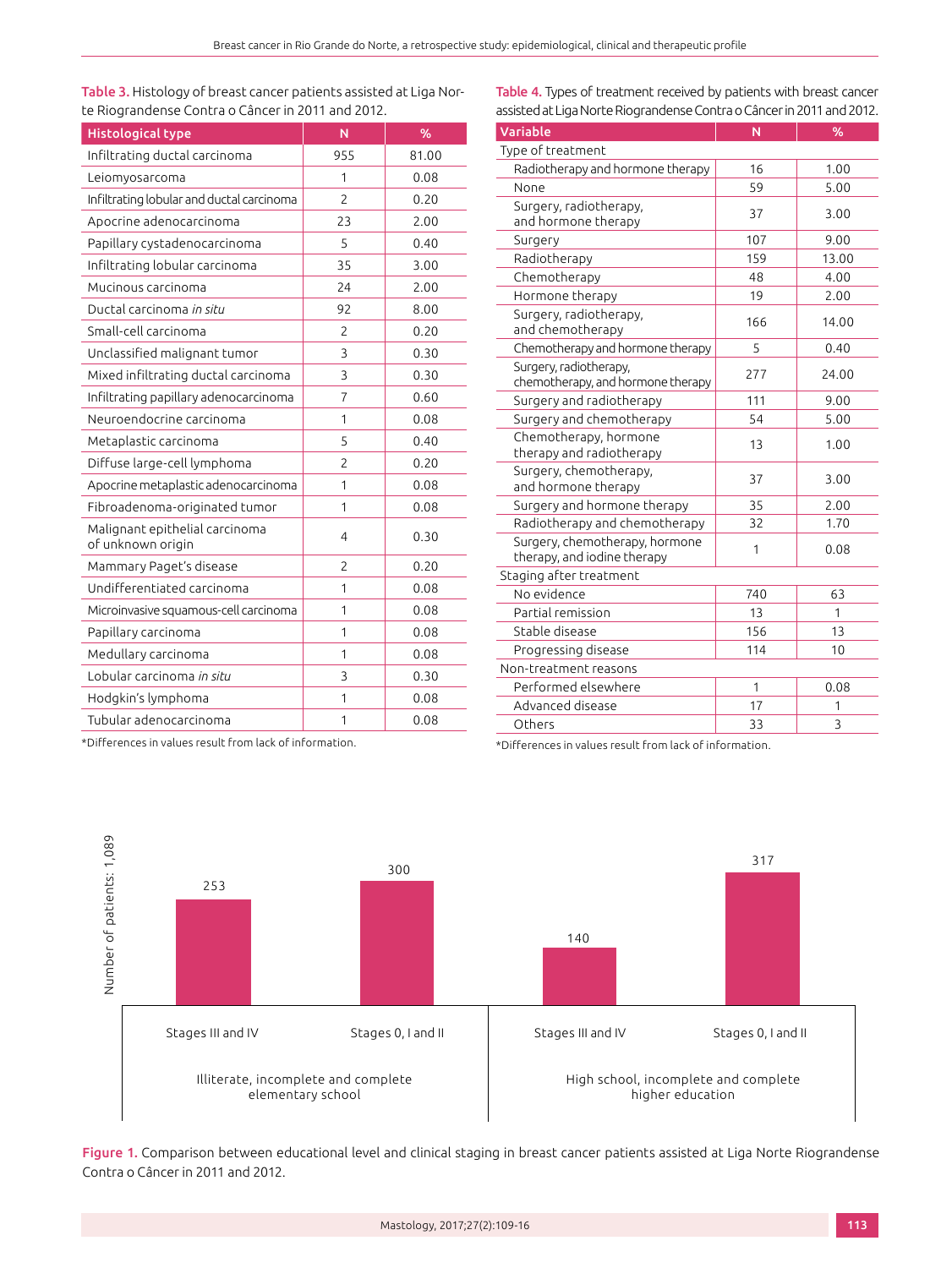the implementation of preventive measures. However, in our study, we found a higher proportion of early-stage neoplasia diagnosis in patients with low educational level — 30% of which were diagnosed in initial stages 0, I (including IA) or II (including IIA, IIB) —, and in those with higher schooling level, 31% of which were diagnosed in initial stages 0, I (including IA) or II (including IIA, IIB). These findings differ from those reported in the literature<sup>6,16,19</sup>.

Family history is an important risk factor for breast cancer, due to mutations of the BCRA1 and BCRA2 genes, passed on from one generation to the next. Our study showed that 42% of patients had family history of breast cancer, which agrees with findings by Pinheiro et al.<sup>16</sup>. About 52% of patients reported not drinking alcohol. The consumption of alcoholic beverages is an important risk factor for breast cancer development, that is, the greater the consumption, the greater the chance of having it<sup>20</sup>. A total of  $43\%$ of patients reported not smoking. Most researchers agree that there is no consistent evidence to determine the influence of smoking habit on breast cancer<sup>20</sup>. Our study found the majority of medical records from Natal and Grande Natal (Extremoz, Parnamirim, São Gonçalo do Amarante, Macaíba) (57%) followed by patients from Rio Grande do Norte countryside (42%), an important finding for demographic characterization.

The number of patients referred by SUS for breast cancer diagnosis and treatment (53 and 71%, respectively) was higher compared to cases referred from private networks or people seeking care by their own (18% for diagnosis and 23% for treatment). In most cases, patients arrived at the hospital undiagnosed or without previous treatment, which is compatible with studies performed by Dugno et al.<sup>6</sup> and Pinheiro et al.<sup>16</sup>. As to tumor characteristics, infiltrating ductal carcinoma was the most frequent histological type, followed by ductal carcinoma *in situ*. Other histological types are less frequent and some are even rare, including mammary Paget's disease, results that agree with those of previous studies $4,16,21,22$ .

Regarding the laterality of the tumor, left breast was prevalent, which reinforces data described in previous studies<sup>16,21,23</sup>. Analysis data from this study showed that, in most cases, there was not more than one tumor or distant metastasis, finding that meets the scientific literature<sup>4,16</sup>. Bone was the most common location of distant metastasis (48%), a result that also coincides with previous findings. Previous studies have reported that bone, liver, and lung metastases are the most common ones, as observed in this study<sup>24</sup>. Clinical staging is established through the TNM system, which groups the size of the tumor (T), the number of lymph nodes involved (N), and presence or absence of metastases (M). In our study, most females had I, IIA and IIIA staging, which is compatible with data described in the literature15. Advanced staging (≥III) was found in younger women and less advanced staging in women aged 50 years or older, results also found by Gnerlich et al.<sup>25</sup>.

Histology of primary tumor was the most important basis for diagnosis closure in all cases, a result that agrees with reports from the scientific literature<sup>26</sup>. In most cases, clinical examination, imaging and exploratory surgery were the most relevant search approaches, which is also in agreement with data described by previous studies $16,27$ .

According to our results, there was predominance of surgery associated with radiotherapy, chemotherapy and hormone therapy, followed by combination of surgery, radiotherapy and chemotherapy, with no evidence of disease after treatment. Results of combination therapy differ from data described in the literature, according to which the most common treatment is surgery plus chemotherapy, as mentioned by Pinheiro et al.<sup>16</sup> and Torres et al.<sup>28</sup>. Such findings corroborate the results obtained by Barros et al.<sup>14</sup>. Reasons for absence of treatment included advanced disease, once the approach in such cases is only palliative, as recommended by INCA<sup>29</sup>.

Identification of staging in cases of death, bringing both years together, showed 38% (60 deaths out of 160 cases) of patients younger than 50 years of age with advanced staging, with prevalence of stages III and IV (88%), and therefore with worse prognosis. These results are similar to data from several studies in the literature<sup>1,16,21,30</sup>. The greater vulnerability of young women to diagnosis in advanced stages may be explained by the lack of screening actions and difficulty in reading and interpreting mammographic results due to high breast density<sup>7</sup>. Therefore, higher mortality rate and lower disease-free survival in young women are detected when compared to patients aged above 50 years, who have a better prognosis $12,16$ .

Conclusion is that determining epidemiological, clinical, and therapeutic profile in the present study constituted a different view for patients younger than 40 years old, causing the need for new breast cancer prevention and screening policies and campaigns that include this age group. In the population studied, most patients were from Natal and Grande Natal, mean age being 55 years, most of them married, with incomplete elementary school, brown ethnicity, non-alcoholic, non-smokers, and with treatment and diagnosis predominantly funded by SUS. Educational level did not influence early diagnosis. Both low-grade and high-grade patients had prevalence of 0, I (including AI) and II (including IIA, IIB) stages at diagnosis. The largest number of cases was in the left breast, there being no prevalence of more than one tumor or distant metastasis. When metastasis was confirmed, the bone type was more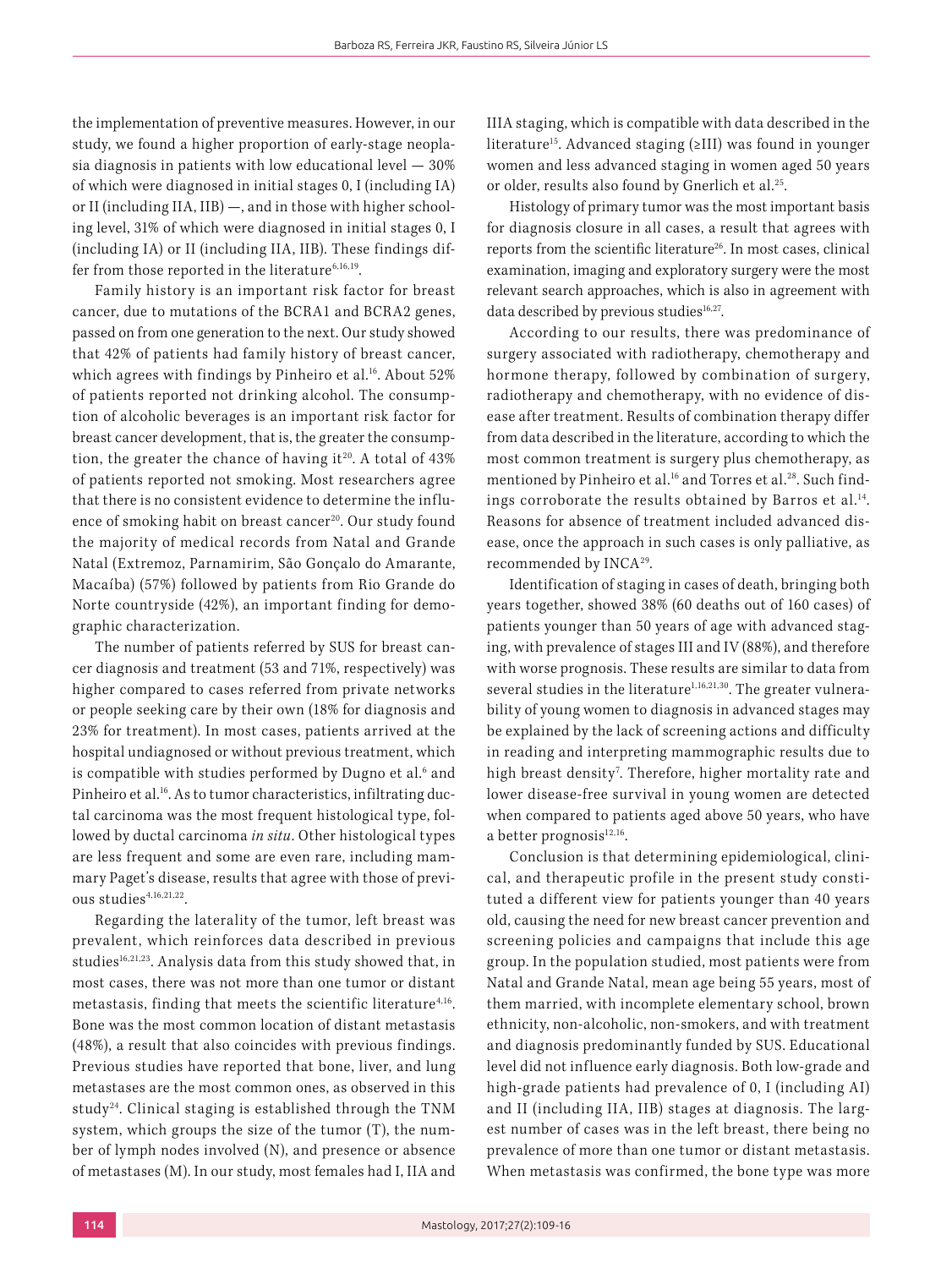common. In most cases, clinical staging was I, IIA, and IIIA, approached with surgery, radiotherapy, chemotherapy, and hormone therapy, the latter being the most used treatment. After treatment, there was no evidence of recurrence during follow-up in most patients. As to death occurrences, 38% of cases involved patients aged less than 50 years and with worse prognosis.

#### **ACKNOWLEDGMENTS**

The authors thank Adriana Bezerra, Mychelle Alves, and Najara Nascimento, employees of Liga Norte Riograndense Contra o Câncer, who directly helped in the conduction of this study. We also thank the patients, who anonymously contributed to the dissemination of science in the study of cancer.

# **REFERENCES**

- 1. Guerra MR, Gallo CV, Mendonça GA. Risco de câncer no Brasil: tendências e estudos epidemiológicos mais recentes. Rev Bras Cancerol. 2005;51(3):227-34.
- 2. Instituto Nacional de Câncer. Consenso do controle do câncer de mama. 2004 [cited 2016 maio 18]. Available from: http:// www.inca.gov.br/publicacoes/Consensointegra.pdf
- 3. Mafra AG. Zinc and cancer: a review. Rev Saúde. 2005;1(2):144-56.
- 4. Martins E, Junior RF, Curado MP, Freitas NMA, Oliveira JC, Silva CMB. Evolução temporal dos estádios do câncer de mama ao diagnóstico em um registro de base populacional no Brasil Central. Rev Bras Ginecol Obstet. 2009;31(5):219-23.
- 5. Silva RCF, Hortale VA. Rastreamento do Câncer de Mama no Brasil: Quem, Como e Por quê? Rev Bras Cancerol. 2012;58(1):67-71.
- 6. Dugno MLG, Soldatelli JS, Daltoé T, Rosado JO, Spada P, Formolo F. Perfil do câncer de mama e relação entre fatores de risco e estadiamento clínico em hospital do Sul do Brasil. Rev Bras Oncol Clín. 2014;10(36):60-6.
- 7. Crippa CG, Hallal AL, Dellagiustina AR, Traebert EE, Gondin G, Pereira C, et al. Perfil Clínico e Epidemiológico do Câncer de Mama em Mulheres Jovens. Arq Catarin Med. 2003;32(3):50-8.
- 8. Hayes DF. Clinical practice. Follow-up of patients with early breast cancer. New Engl J Med. 2007;356(24):2505-13.
- 9. Silva JAG. Estimativa 2016: Incidência do câncer no Brasil. Rio de Janeiro: INCA; 2015.
- 10. Shyian MA, Kostianets MO, Tsuvariev OU, Stolyaruk AV, Antoniuk SS, Filonenko VV, et al. The peculiarities of gene expression of medullary breast carcinoma tumor-associated antigens in different types of breast tumors. Biopolymers and Cell. V. 28. n. 5. Ukraine: Institute of Molecular Biology and Genetics; 2012. p. 381-8.
- 11. Instituto Nacional de Câncer. Tipos de câncer. [cited 2016 maio 20]. Available from: www2.inca.gov.br/wps/wcm/connect/ tiposdecancer/site/home/mama
- 12. Santos GR. Expressão de receptores hormonais, HER-2 e Ki-67 em doença de Paget de mama. [dissertação]. Porto Alegre. Universidade Federal do Rio Grande do Sul, Faculdade de Medicina; 2008.
- 13. Eisenberg AL, Koifman S. Câncer de mama: marcadores tumorais. Rev Bras Cancerol. 2001;47(4):377-88.
- 14. Barros AC, Barbosa EM, Gebrim LH, Anelli A, Fiqueira FA, Giglio DA, et al. Diagnóstico e tratamento do câncer de mama. Brasília: Associação Médica Brasileira e Conselho Federal de Medicina; 2011. p. 1-13.
- 15. Nogueira SP, Mendonça JV, Pasqualette HAP. O câncer de mama em homens. Rev Bras Mastol. 2014;24(4):109-14.
- 16. Pinheiro AB, Lauter DS, Medeiros GC, Cardozo IR, Menezes LM, Souza RM, et al. Câncer de Mama em Mulheres Jovens: Análise de 12.689 Casos. Rev Bras Cancerol. 2013;59(3):351-9.
- 17. Leme LHS, Souza GA. Câncer de mama em homens: aspectos epidemiológicos, clínicos e terapêuticos. Rev Ciên Méd. 2006;15(5):391-8.
- 18. Instituto Nacional do Câncer. 2012 [cited 2016 maio 18]. Available from: http://www.inca.gov.br/rbc/n\_57/v04/ pdf/13\_resenha\_estimativa2012\_incidencia\_de\_cancer\_ no\_brasil.pdf
- 19. Valente SD, Carvalho SMS. Análise do conhecimento das mulheres sobre a prevenção do câncer de mama. Rev Interdiscipl NOVAFAPI. 2011;4(2):27-34.
- 20. Luo J, Margolis KL, Wactawski-Wende J, Horn K, Messina C, Stefanick ML, et al. Association of active and passive smoking with risk of breast cancer among postmenopausal women: a prospective cohort study. BMJ. 2011;348(1016):1-8.
- 21. Silva PF. Perfil de mulheres com câncer de mama atendidas em Vitória – ES: Influência das variáveis sociodemográficas com o estadiamento clínico do tumor antes do tratamento. [dissertação]. Vitória: Universidade Federal do Espírito Santo; 2009.
- 22. Gobbi H. Classificação dos tumores de mama: atualização baseada na nova classificação da Organização Mundial da Saúde de 2012. Rev Bras Patol Méd. 2012;48(6):463-74.
- 23. Paulinelli RR, Freitas JR, Curado M, Souza P, Almeida A. A situação do câncer de mama em Goiás, no Brasil e no mundo: tendências atuais para a incidência e a mortalidade. Rev Bras Saúde Matern Infant. 2003;3(1):17-24.